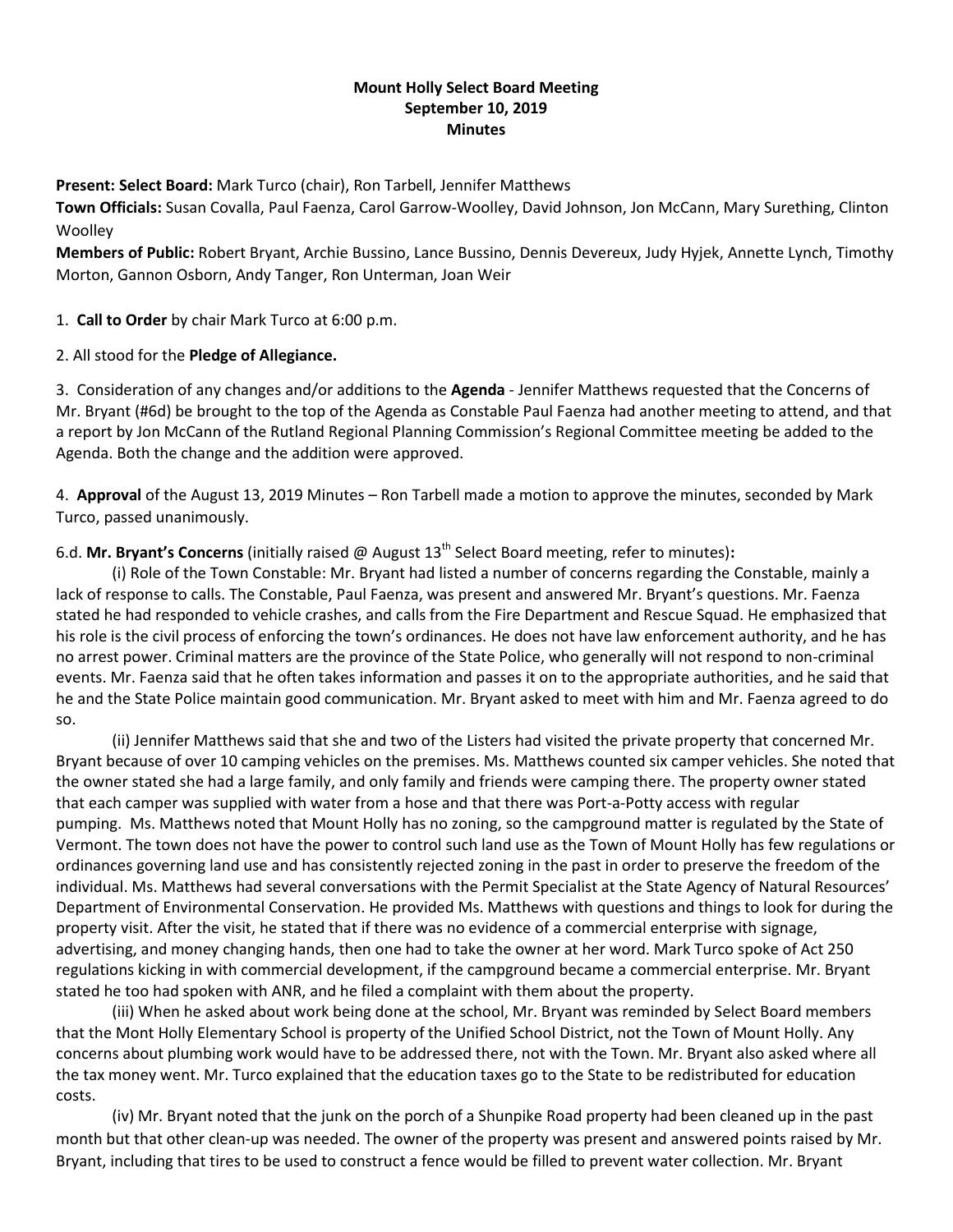complained that the town had done nothing in response to three petitions on this matter filed in the past ten years. Mark Turco said he knew nothing about those petitions. Asked who was responsible for record keeping, Mr. Bryant was told it was not the Town Clerk but the Clerk for the Select Board, work currently being completed by Ms. Matthews. Mr. Bryant's final judgement was "Our Town is screwed up – nobody knows nothing. The roads are taken care of . . ." Ms. Matthews stated she disagreed with that assessment, but that Mr. Bryant was entitled to his opinion.

[Note: Later in the meeting, Mr. Bryant and the owner of the Shunpike Road property got into a heated argument over junk, junk cars, and dumping. Constable Paul Faenza stepped in.]

#### 5**. Reports**

# a. **Highways**

## i) **Update** – Clinton Woolley

A resident of Gates Road South requested permission to upgrade the Class 4 road to Class 3. He would take care of all ditching and the like. This would also provide a turnaround for the Road Crew. Mark Turco stated the road would have to meet all Town standards, and Ron Tarbell said the work would have to be inspected once completed. The Select Board had "no problem" with the request with the understanding that a final review of the work would be required.

 ii) **Hose Machine Purchase** - Mr. Woolley said that Kimball Midwest had offered a deal of \$4,200 for the machine as a new customer, rather than the usual annual cost of \$10,000; this included hoses of two sizes, couplings, crimpers, etc. Such a machine would eliminate regular trips to Rutland for supplies. The Crew went through two hoses in the past week-and-a-half week. Ron Tarbell and Mark Turco said the Select Board would "mull it over." Mr. Tarbell said the Road Crew could use Ludlow's machine and invoice Mount Holly.

Mr. Woolley also reported that the excavator was in town doing ditch work, segmented roadwork was in progress, and that grading would be done by winter.

#### b. **Treasurer** – David Johnson

 i) **Monthly Income & Expense Report** - Mr. Johnson reported that the new checking account with Community Bank was operational and that various funds were being transferred, including the new HRA account. He also noted that the Town had collected taxes worth \$2.9 million in August for a total so far this year of \$3.8 million collected.

As to Income & Expenses, Mr. Johnson noted that there was not much activity to report on as it was early in the new fiscal year. Solid waste label sales are up to \$6,642, well above the budgeted amount of \$2,000 per month, running closer to \$3,000 per month. The new furnace for the garage was \$6,700. Winter Sand is all in at cost of \$26,000 with \$11,000 in hauling expenses.

ii) **Second School Advance** of \$200,000 will be made to tide the school over until the State payments are made.

 iii) **Delinquent Tax Sales Update** - The only tax sale scheduled this year has been cancelled as the taxes have now been paid in full, so all 2017 taxes have been paid. The only remaining tax delinquency is \$3,000 from 2018 with the owner having paid off half of what is due.

## c. **Rutland Regional Planning Commission Regional Committee** – Jon McCann

Jon McCann, Mount Holly's Representative to the RRPC, reported that a number of regional projects, seven solar projects and the proposed cell tower in Mount Holly, were discussed. The RRPC had received the same information that was sent to the abutters of the cell tower project. Mr. McCann stated he emphasized that the Mount Holly Select Board strongly supported cell service in town. He told the committee that some concerns had been raised re: the need for camouflage and the lack of coverage maps plus some abutters asked to view the balloon test thought the methodology was sloppy. Ms. Matthews then read from the RRPC Regional Committee minutes: "Staff will draft letter with comments on the balloon test, public notification, tower aesthetics, other potential sites, coverage and forest blocks." She questioned how those issues were raised, as the Public Hearing on the cell tower had been canceled and the Town of Mount Holly had not yet spoken on the issue. Mr. McCann replied he was voicing his opinion and those of some in town with whom he had spoken. Ms. Matthews emphasized that he was the Representative for the Town of Mount Holly, and as Ron Tarbell stated, the Town as a whole, not just a handful of residents.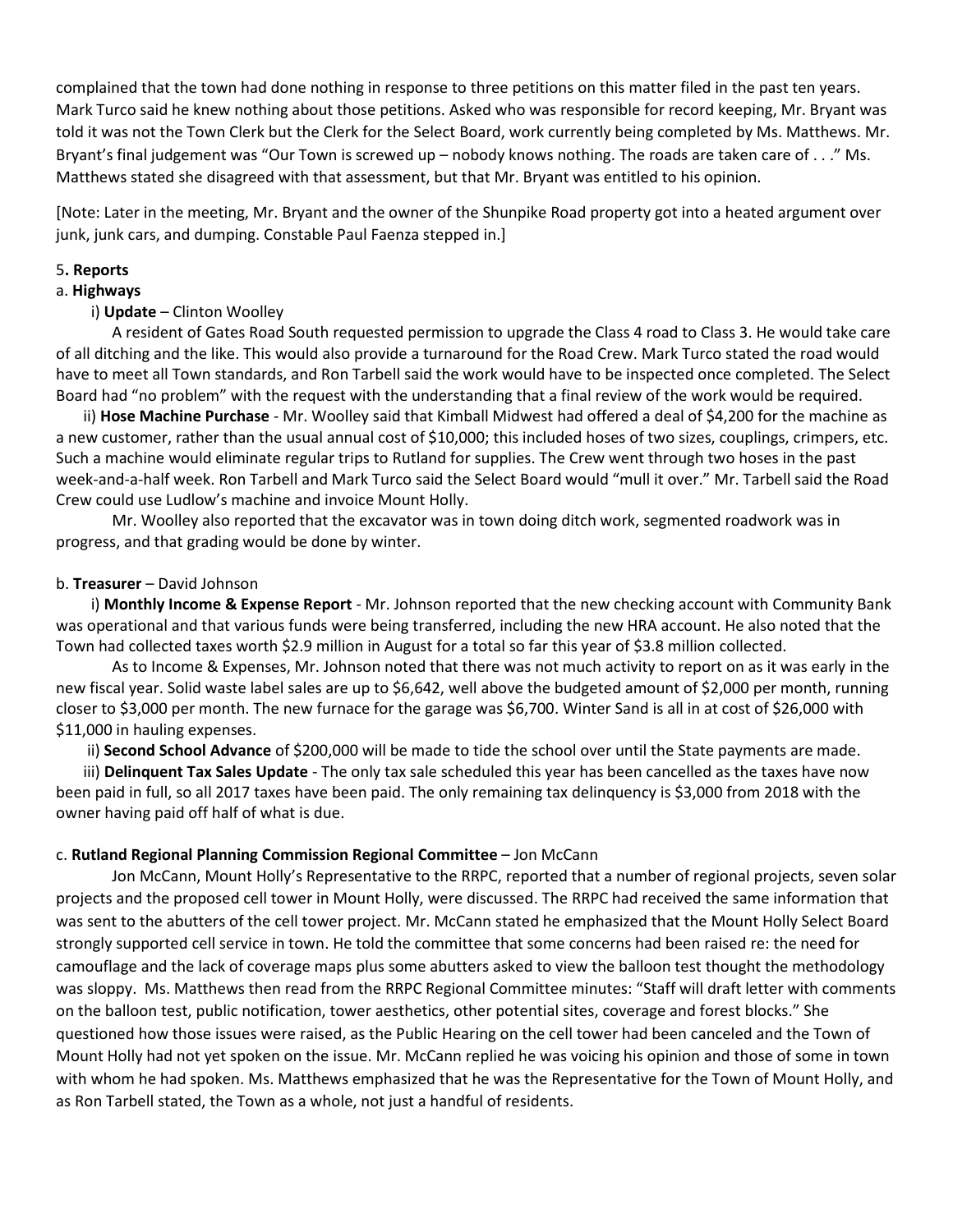#### 6. **Old Business**

#### a. **Public Utilities Commission Update re: Back-Up Phone Battery Power** (Case # 19-0705-PET)

i) **VTel Insert** – Ms. Matthews reported that the towns of Shrewsbury, Mount Holly, Andover, Tinmouth, and now Wallingford continue to press the PUC on the problems that exist with the phone backup batteries which die during prolonged power outages. The telecom providers state they are in compliance with FCC regulations. The towns are pushing for best practices in regards to education, technical assistance, battery life, and financial help. The next PUC workshop is scheduled for September 19<sup>th</sup> in Montpelier. Ms. Matthews held up an insert VTel had recently included with bills that directed customers to their website for additional backup battery information as well as a video on their use. Andy Tanger noted the video was very informative.

ii) **VTel Presentation Proposal –** VTel is also willing to come to the Town to do a workshop or information session on the backup battery system. If enough interest is expressed, the Town will pursue this option.

b. **Town Office Roof Bids** - Two bids were received. They were opened. Both were for the same work. One bid was for \$7,515 from Buddy System Roofing; the other was for \$5,180 from Dancers with Roofs LLC. Although the Select Board would prefer to use a local business, given the over \$2,300 difference in bids, Ron Tarbell made a motion to accept the bid from Dances with Roofs, seconded by Jennifer Matthews, passed unanimously.

c. **Swap Shed** – Ms. Matthews reported that the swap shed had been ordered and should arrive within days. She regards it as part of the Town's recycling effort, keeping reusable goods out of the landfill. The pad for the shed has been prepared by the Road Crew. Preliminary rules will be:

- good to excellent quality reusable goods only
- keep it neat

Otherwise, the shed will go away, per Mr. Turco.

#### 7. **New Business**

a**. Support Letter – VT Department of Forests, Parks & Recreation 345-Acre Acquisition -** Jon McCann spoke on behalf of the Mount Holly Conservation Trust to request a letter of support from the Select Board for a land conservation project in Mount Holly that is joint venture between the Mount Holly Conservation Trust (MHCT), the Vermont Land Trust (VLT), and the Okemo State Forest (Department of Forests, Parks & Recreation, Agency of Natural Resources). Joan Weir of VLT, Tim Morton and Gannon Osborn of the Department of Forests, Parks & Recreation, and various members of the MHCT were present. The Vermont Land Trust purchased two parcels of land off of Government Road and Route 155; the two parcels of about 345 acres will be merged to become part of the Okemo State Forest. The land would move from private ownership to land open to the public for recreation. The VAST snowmobile trail and the Catamount crosscountry ski trail both run through the property. Hunting, fishing, hiking, and other forestry activities would be available. The land is the headwaters for the West River and sources for the Mill River (Otter Creek) and Black River (Branch Brook). It completes a 100-mile travel corridor for wildlife from the Massachusetts border to Warren, VT. It will connect the southern Green Mountain National Forest, Okemo State Forest, Coolidge State Forest, and the northern Green Mountain National Forest. The land is currently in the hands of the Vermont Land Trust. The Mount Holly Conservation Trust is raising funds to pay the Land Trust for the property that will then be transferred to the Okemo State Forest with a conservation easement that prohibits any private development.

There was considerable discussion. Ms. Matthews asked for further details around the conservation easement. Gannon Osborn stated that funding from the VT Housing & Conservation Board, which this purchase has, requires a conservation easement. There would be no residential or commercial structures, no commercial use. Mr. Turco asked about sub-leasing. Mr. Osborn replied that there could be special use permits, but no commercial use and no large swaths cut. He stated that the conservation easement would remain in perpetuity. Joan Weir noted that the two properties purchased would be merged into one with no subdivision permitted. Dennis Devereux expressed concerns about conserving more land when working Vermonters already have difficulty affording a home due to high land and housing costs and high property taxes. He thought a balance was needed between affordable housing and conservation, and he would like to see more housing opportunities. Mr. Devereux also expressed concerns about the impact on the Grand List and property taxes. Mr. Osborn stated that State of Vermont does not pay taxes, but would make payments in lieu of taxes (PILOT) based on the assessed value of the property. No local agreement payments would be made. Ron